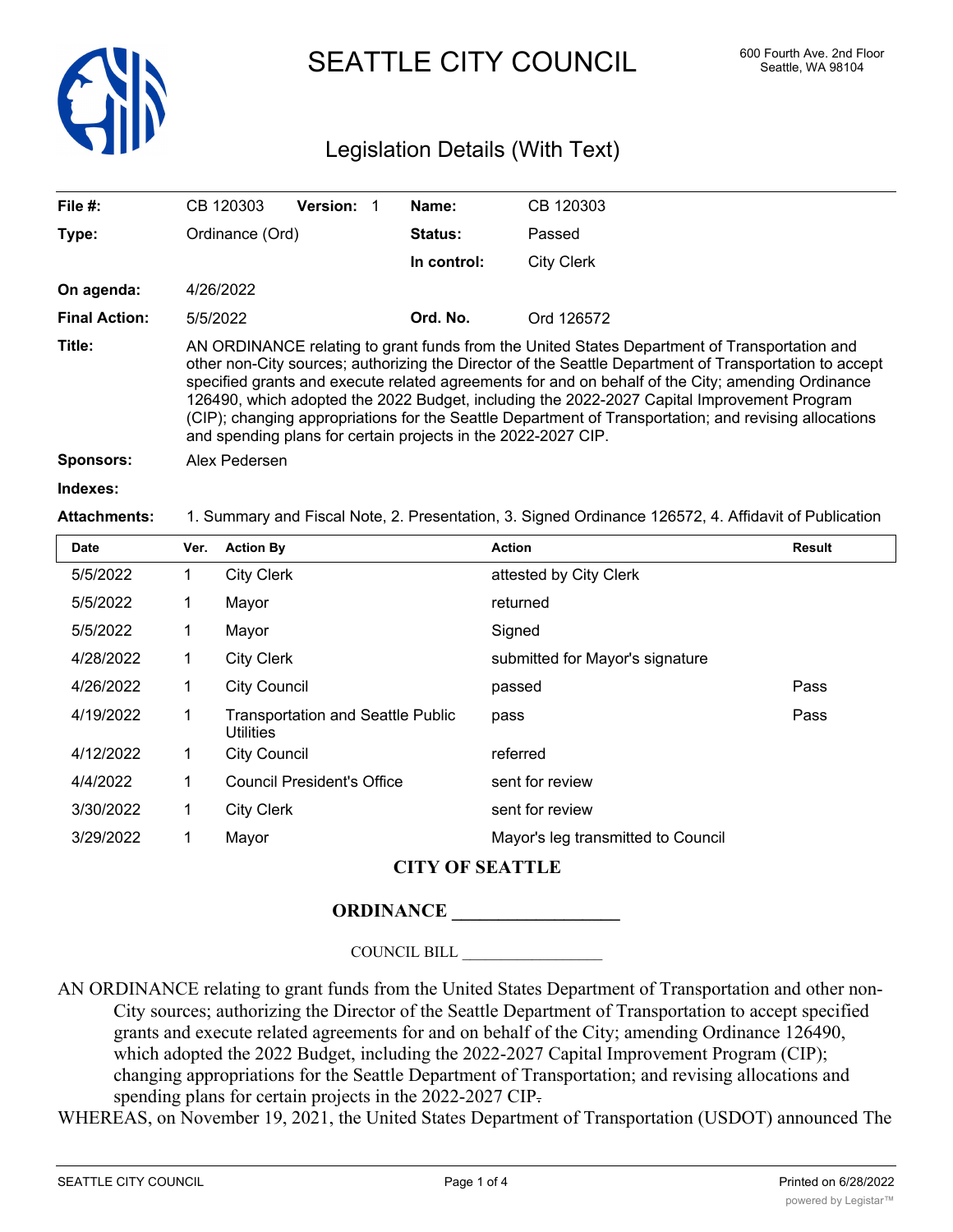City of Seattle's (City's) East Marginal Way Corridor Improvement Project (or E Marginal Project) will receive \$20 million in Rebuilding American Infrastructure with Sustainability and Equity (RAISE) Grant funds; and

WHEREAS, the Port of Seattle has contributed an additional \$5.5 million to the E Marginal Project; and

WHEREAS, the City has been awarded additional grant funds from the Washington Transportation Improvement Board in the amount of \$247,000 for the 4th Ave S Walkway, from the S Royal Brougham Way to I 90 off-ramp; and

WHEREAS, these grants require execution of agreements contingent on acceptance of the grants; and

WHEREAS, pursuant to RCW 35.22.570 and 35A.11.040, the City's legislative body has the power to accept grants; NOW, THEREFORE,

# **BE IT ORDAINED BY THE CITY OF SEATTLE AS FOLLOWS:**

Section 1. The Director of the Seattle Department of Transportation is authorized to accept the following non-City funding from the grantors listed below, and to execute, deliver, and perform agreements for the purposes described below. The funds, when received, shall be deposited in the receiving fund identified below to support, or as reimbursement for, the corresponding appropriations set forth in Section 2 of this ordinance.

| <b>I</b> tem | Fund                                           | Grantor                                                                                                                     | Purpose                                                                                                          | Amount       |
|--------------|------------------------------------------------|-----------------------------------------------------------------------------------------------------------------------------|------------------------------------------------------------------------------------------------------------------|--------------|
| 1.1          | Fund (13000)                                   | Transportation [USDOT - Rebuilding<br>American Infrastructure<br>with Sustainability and<br>Equity (RAISE) Grant<br>Program | Construction of the North<br>Segment of the E Marginal<br>Corridor Improvement Project                           | \$20,000,000 |
| 1.2          | Transportation Port of Seattle<br>Fund (13000) |                                                                                                                             | Construction of the North<br>Segment of the E Marginal<br>Corridor Improvement Project                           | \$5,500,000  |
| 1.3          | Transportation Transportation<br>Fund (13000)  | Improvement Board                                                                                                           | Construction of a sidewalk on<br>the west side of $4th$ Ave S btw<br>Royal Brougham Wy and the I-<br>90 off-ramp | \$247,000    |
|              | Total                                          |                                                                                                                             |                                                                                                                  | \$25,747,000 |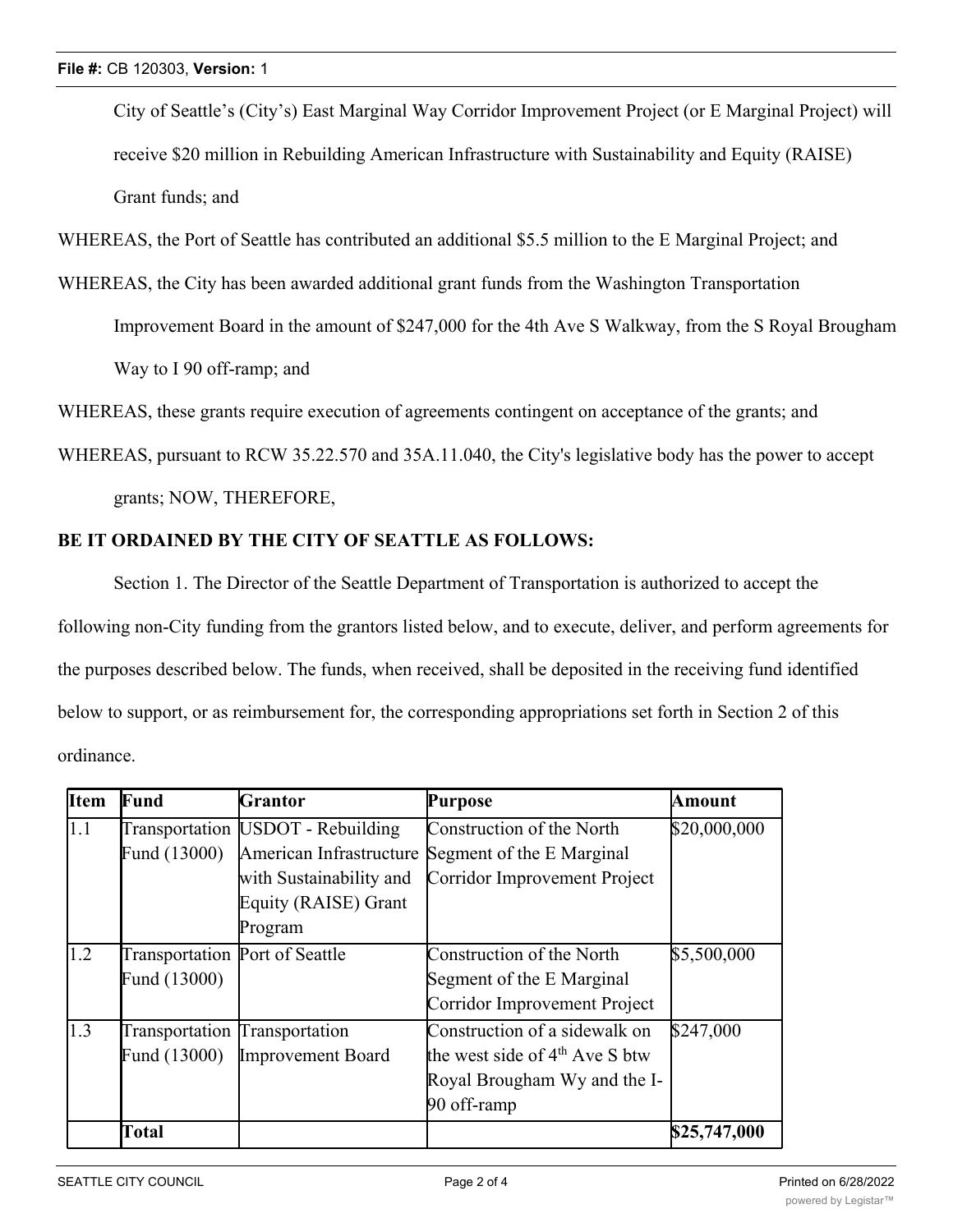Section 2. Contingent upon the execution of grant or other funding agreements and receipt of the grant funds authorized in Section 1 of this ordinance, appropriations in the 2022 Budget and project allocations in the 2022-2027 Adopted Capital Improvement Program for the following items are increased as follows:

| <b>Item</b> | Fund              | <b>Budget Summary</b>                                 | <b>Additional Budget</b> | Project Name 2022 Amount                                                                 |              |
|-------------|-------------------|-------------------------------------------------------|--------------------------|------------------------------------------------------------------------------------------|--------------|
|             |                   | Level                                                 | Appropriation            |                                                                                          |              |
| 2.1         | Fund (13000)      | Transportation Mobility Capital<br><b>BC-TR-19003</b> | \$20,000,000             | Heavy Haul<br>Network<br>Program - East<br>Marginal Way<br>$(MC-TR-$<br>C <sub>090</sub> | \$20,000,000 |
| 2.2         | Fund (13000)      | Transportation Mobility Capital<br><b>BC-TR-19003</b> | \$5,500,000              | Heavy Haul<br>Network<br>Program - East<br>Marginal Way<br>$(MC-TR-$<br>C <sub>090</sub> | \$5,500,000  |
| 2.3         | Fund (13000)      | Transportation Mobility Capital<br><b>BC-TR-19003</b> | \$247,000                | Pedestrian<br>Master Plan -<br>New<br><b>Sidewalks</b><br>$(MC-TR-$<br>C(058)            | \$247,000    |
|             | <b>Net Change</b> |                                                       | \$25,747,000             |                                                                                          | \$25,747,000 |

Section 3. This ordinance shall take effect and be in force 30 days after its approval by the Mayor, but if not approved and returned by the Mayor within ten days after presentation, it shall take effect as provided by Seattle Municipal Code Section 1.04.020.

Passed by the City Council the day of the case of the council the day of the case of the case of the council the day of the case of the case of the case of the case of the case of the case of the case of the case of the ca

me in open session in authentication of its passage this \_\_\_\_\_ day of \_\_\_\_\_\_\_\_\_\_\_\_\_\_\_\_\_\_\_\_\_\_\_\_\_\_\_\_\_, 2022.